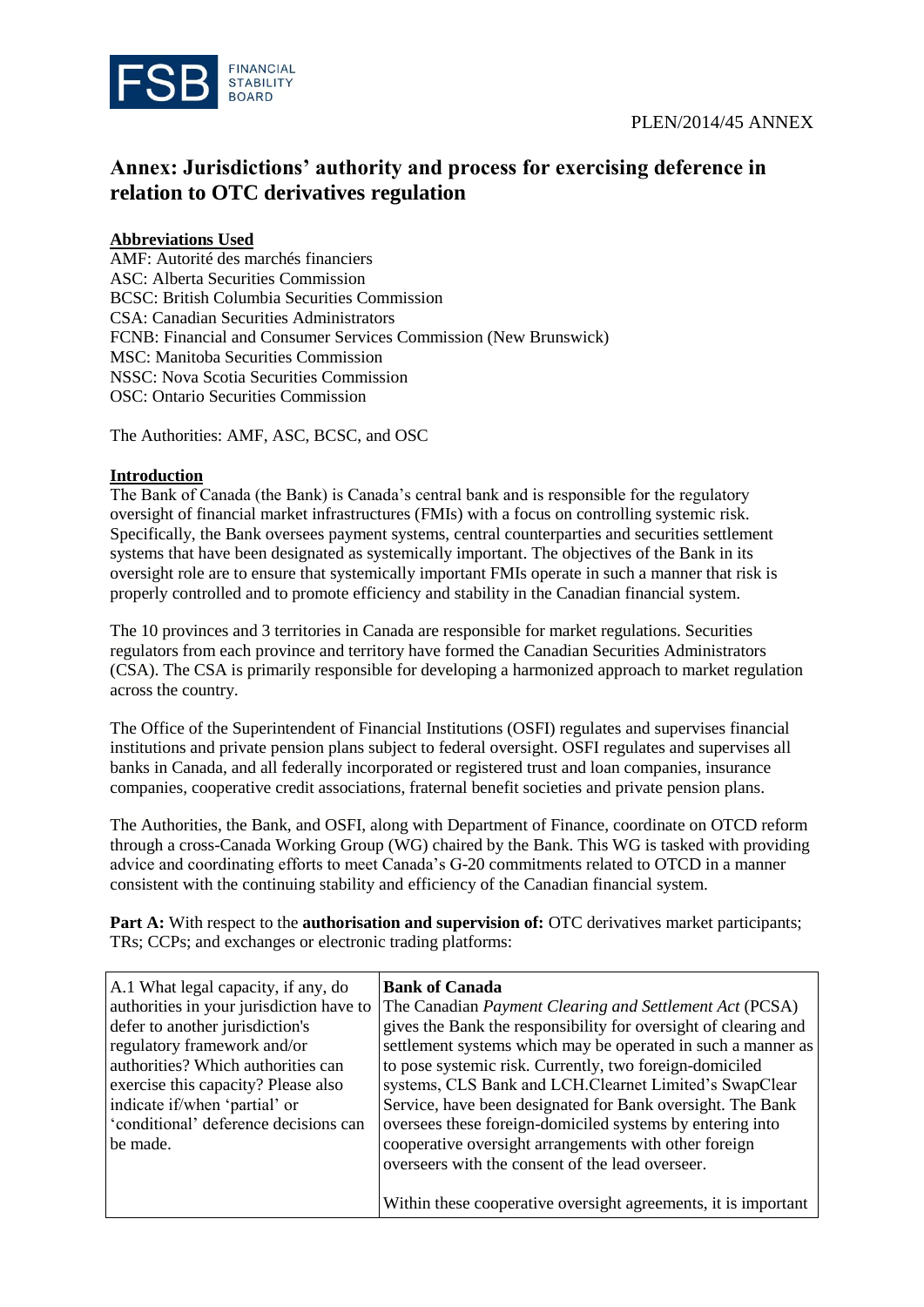| to underline the Bank is not able to delegate its oversight<br>responsibilities for a designated foreign-domiciled clearing<br>and settlement system to another overseer. However, the Bank<br>does have latitude in determining how it will satisfy its<br>oversight authorities most effectively. Specifically, if the Bank<br>participates in cooperative oversight, it has latitude in<br>determining to what extent it will rely on the work of the lead<br>overseer.                                                                                                                                                                                   |
|--------------------------------------------------------------------------------------------------------------------------------------------------------------------------------------------------------------------------------------------------------------------------------------------------------------------------------------------------------------------------------------------------------------------------------------------------------------------------------------------------------------------------------------------------------------------------------------------------------------------------------------------------------------|
| The possibility of cooperative oversight, and the scope to rely<br>on the lead overseer in another jurisdiction, is facilitated by<br>the fact that central banks and securities regulators have<br>agreed upon the use of the CPSS-IOSCO's Principles for<br>Financial Market Infrastructures (the PFMI Principles) as their<br>international risk management standards, risk management<br>standards to be applied to central counterparties and securities<br>settlement systems.                                                                                                                                                                         |
| <b>CSA</b><br>The Authorities', the MSC's, the FCNB's and the NSSC's<br>capacity to rely on a foreign authority's regulatory framework<br>and oversight lies in their rule-making powers to oversee and<br>regulate foreign OTC derivatives market participants, TRs,<br>CCPs, and exchanges or other electronic platforms through<br>recognition/designation or exemption from recognition/<br>designation. The Authorities, the MSC, the FCNB and the<br>NSSC have the power to grant full, partial or conditional<br>exemptions in deference to a foreign jurisdiction's regulatory<br>framework and/or authority.                                        |
| Moreover, the Authorities, the MSC, the FCNB and the NSSC<br>may enter into an agreement with a foreign government or an<br>international organization in order to facilitate the application<br>of their respective laws or a foreign act on a similar subject.                                                                                                                                                                                                                                                                                                                                                                                             |
| <b>OSFI</b><br>OSFI plays no role in the authorisation and supervision of<br>TRs, CCPs, and exchanges or electronic trading platforms.                                                                                                                                                                                                                                                                                                                                                                                                                                                                                                                       |
| Supervision of market participants:<br>The Canadian derivatives market is dominated by the 5 largest<br>banks which are prudentially supervised on a consolidated<br>basis by OSFI. Their derivatives activities represent a core<br>business overseen by OSFI as part of its prudential mandate.                                                                                                                                                                                                                                                                                                                                                            |
| Home-Host supervisory relationships under Basel<br>OSFI's prudential supervision of foreign banks operating in<br>Canada is in line with long-established principles of the Basel<br>Committee on Banking Supervision. These principles are<br>based on the premise that the home supervisor is responsible<br>for overseeing the activities of the home bank incorporated in<br>their jurisdiction and the consolidated position of the bank as a<br>whole, while host authorities are responsible for overseeing<br>the activities of legal entities established in their jurisdictions.<br>OSFI actively participates in and regularly hosts "Supervisory |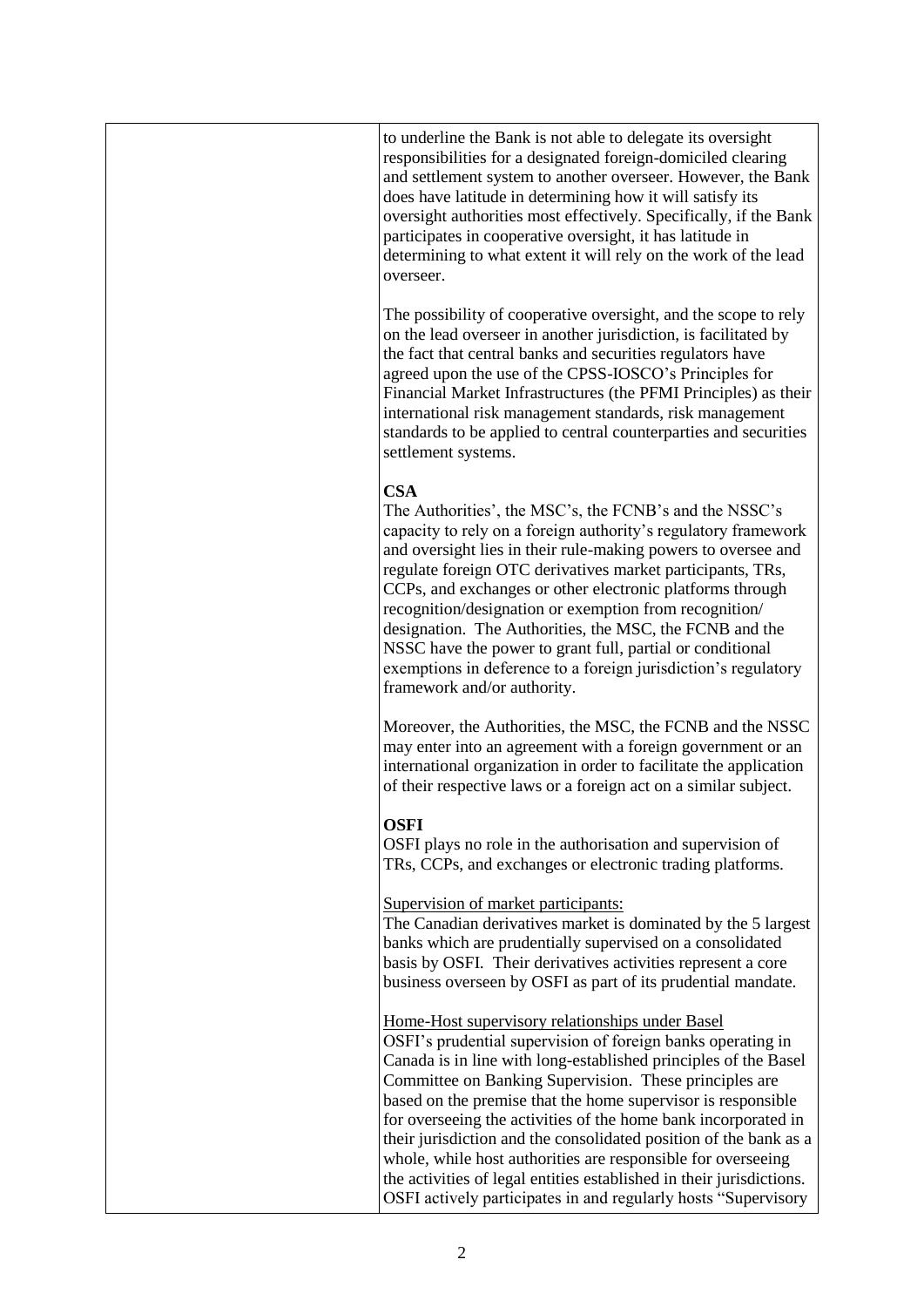|                                                                                                                                                                                                                                                                                                                                                                                                                                                                                                            | colleges" of interested supervisory authorities for the<br>internationally active Canadian banks. In January 2014 BCBS<br>published revised good practice principles for supervisory<br>colleges for consultation (see:<br>http://www.bis.org/publ/bcbs276.pdf).<br>Authorization of market participants<br>OSFI has no role in the authorization of market participants<br>solely for the purpose of OTC derivatives activities. However,<br>OSFI is responsible for the assessment of applications to<br>incorporate banks or establish foreign bank branches in<br>Canada, and makes recommendations to the Minister of<br>Finance. After OSFI grants authorization to commence and<br>carry on business in Canada, it oversees the OTC derivatives<br>activities of the bank as part of its prudential mandate.                                                                                                                                                                                                                                                                                                                                                                                                                                                                                                                   |
|------------------------------------------------------------------------------------------------------------------------------------------------------------------------------------------------------------------------------------------------------------------------------------------------------------------------------------------------------------------------------------------------------------------------------------------------------------------------------------------------------------|---------------------------------------------------------------------------------------------------------------------------------------------------------------------------------------------------------------------------------------------------------------------------------------------------------------------------------------------------------------------------------------------------------------------------------------------------------------------------------------------------------------------------------------------------------------------------------------------------------------------------------------------------------------------------------------------------------------------------------------------------------------------------------------------------------------------------------------------------------------------------------------------------------------------------------------------------------------------------------------------------------------------------------------------------------------------------------------------------------------------------------------------------------------------------------------------------------------------------------------------------------------------------------------------------------------------------------------|
| A.2 Please provide a brief description<br>of the standards that need to be met in<br>coming to a decision as to whether to<br>exercise any such deference, and the<br>criteria/inputs used in assessing<br>whether these standards have been<br>met (e.g. whether "similar outcomes"<br>is the standard used; whether an<br>analysis of enforcement regimes or<br>authority is included as part of the<br>assessment; whether reference is<br>made to implementation of<br>international standards; etc.). | <b>Bank of Canada</b><br>N/A<br><b>CSA</b><br>In the context described in A.1, the Authorities make a<br>determination, on a case by case basis using an outcomes-<br>based standard, about whether the regulatory regime of the<br>foreign jurisdiction is equivalent even though it may not be<br>identical.<br>The criteria used by the Authorities in determining the<br>appropriateness of reliance on a foreign authority's regulatory<br>framework and oversight may include:<br>An analysis of enforcement regimes, notably the level<br>i.<br>of investor protection.<br>The implementation of relevant international<br>ii.<br>standards.<br>iii.<br>The existence of Memorandums of Understanding<br>(MOUs) or appropriate agreements with the entity's<br>home regulator to provide the Authorities (as<br>applicable) with access to the information needed to<br>carry out our respective regulatory mandates.<br><b>OSFI</b><br>As described above, in the prudential supervision of banks, the<br>Basel principles are based on the premise that the home<br>supervisor is responsible for overseeing the activities of the<br>home bank incorporated in their jurisdiction and the<br>consolidated position of the bank as a whole, while host<br>authorities are responsible for overseeing the activities of legal |
| A.3 Please provide a brief description                                                                                                                                                                                                                                                                                                                                                                                                                                                                     | entities established in their jurisdictions.<br>Supervisory colleges do not undermine the legal and<br>prudential responsibilities of respective supervisors. They are<br>not intended to be decision-making bodies, or a substitute for<br>effective national supervision.<br><b>Bank of Canada</b>                                                                                                                                                                                                                                                                                                                                                                                                                                                                                                                                                                                                                                                                                                                                                                                                                                                                                                                                                                                                                                  |
| of the process by which a decision to<br>defer to another jurisdiction is taken,                                                                                                                                                                                                                                                                                                                                                                                                                           | N/A                                                                                                                                                                                                                                                                                                                                                                                                                                                                                                                                                                                                                                                                                                                                                                                                                                                                                                                                                                                                                                                                                                                                                                                                                                                                                                                                   |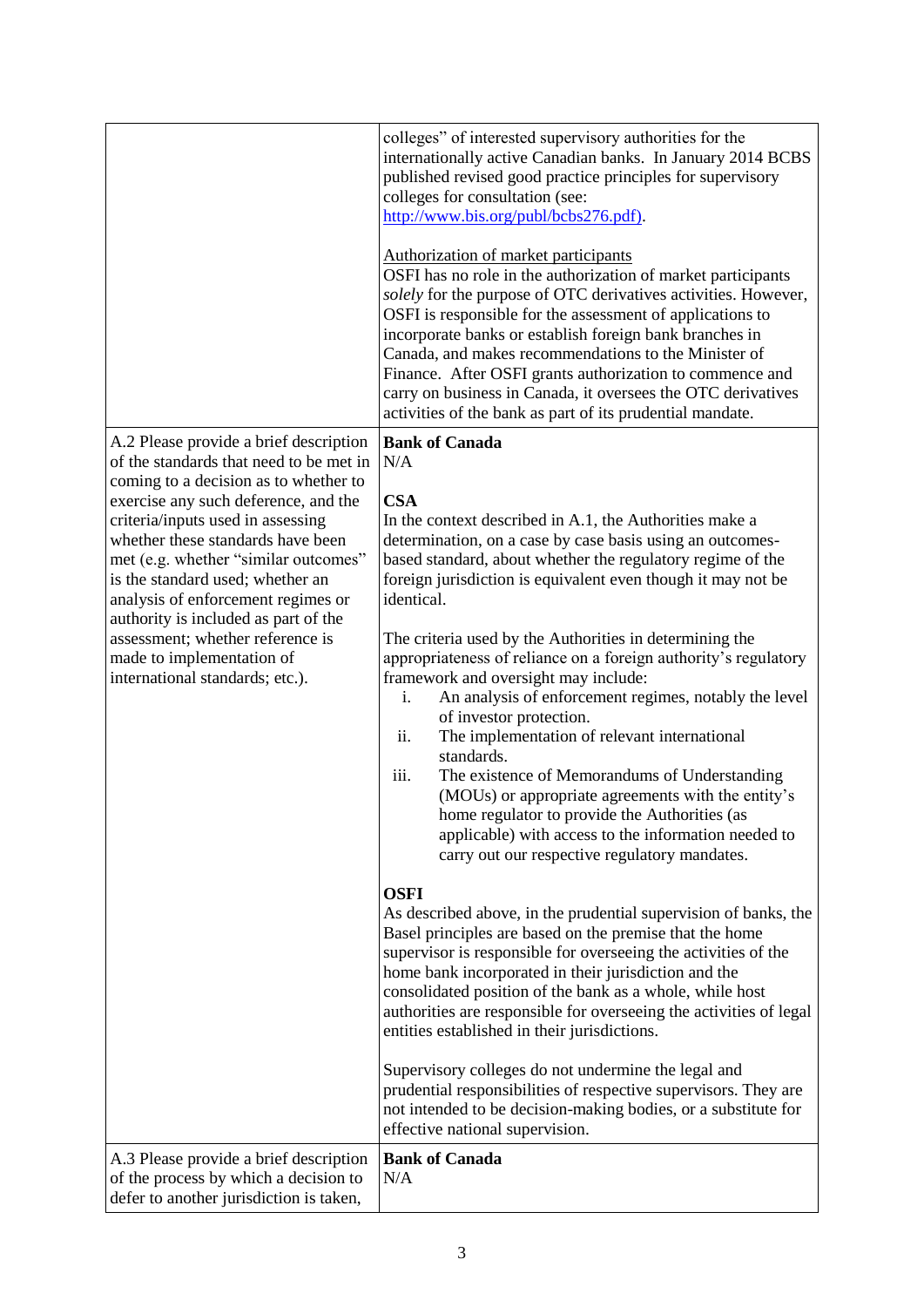| including any action that needs to be<br>initiated to begin the process (e.g. an<br>application from a jurisdiction or an<br>entity), the general time frame for<br>coming to a decision, any processes in<br>place for reviewing a decision, and<br>whether any other agreements or<br>conditions need to be met in order for<br>an affirmative decision to be taken<br>(e.g. confidentiality agreements,<br>supervisory cooperation, or reciprocal<br>arrangements). | <b>CSA</b><br>In the context described in A.1, TRs, CCPs, and exchanges or<br>other electronic platforms seeking to be recognized/designated<br>or exempted from recognition/designation will submit an<br>application to the Authorities, respectively and as applicable,<br>including materials to support their application. Where the<br>entity is resident outside the local jurisdiction, these materials<br>would be expected to include specific information to<br>demonstrate the sufficiency of applicable regulatory<br>requirements applicable in the applicant's home jurisdiction.<br>Staff will review the materials and interact with the foreign<br>entity in view of recommending, once the analysis is<br>conclusive, the recognition/designation or an exemption from<br>recognition/designation (including relevant terms and<br>conditions). As part of this review, staff will establish if the<br>foreign regulatory regime offers the same level of investor<br>protection and recommend to defer, or not, to the foreign<br>jurisdiction's regulatory framework.<br>There is no established timeframe for coming to a<br>recognition/designation decision.<br>The information sharing is usually governed by a formal<br>MOU.<br>With regards to OTC derivatives market participants,<br>regulations and processes relating to substituted compliance<br>determinations in respect of OTC derivatives market<br>participants have not yet been developed but would be, in |
|------------------------------------------------------------------------------------------------------------------------------------------------------------------------------------------------------------------------------------------------------------------------------------------------------------------------------------------------------------------------------------------------------------------------------------------------------------------------|-----------------------------------------------------------------------------------------------------------------------------------------------------------------------------------------------------------------------------------------------------------------------------------------------------------------------------------------------------------------------------------------------------------------------------------------------------------------------------------------------------------------------------------------------------------------------------------------------------------------------------------------------------------------------------------------------------------------------------------------------------------------------------------------------------------------------------------------------------------------------------------------------------------------------------------------------------------------------------------------------------------------------------------------------------------------------------------------------------------------------------------------------------------------------------------------------------------------------------------------------------------------------------------------------------------------------------------------------------------------------------------------------------------------------------------------------------------------------------------------------------|
|                                                                                                                                                                                                                                                                                                                                                                                                                                                                        | principle, similar to those described above.<br><b>OSFI</b><br>A signed MOU with the applicable foreign regulator(s) is<br>generally a prerequisite for a Supervisory college arrangement.                                                                                                                                                                                                                                                                                                                                                                                                                                                                                                                                                                                                                                                                                                                                                                                                                                                                                                                                                                                                                                                                                                                                                                                                                                                                                                          |
|                                                                                                                                                                                                                                                                                                                                                                                                                                                                        | <b>Bank of Canada</b>                                                                                                                                                                                                                                                                                                                                                                                                                                                                                                                                                                                                                                                                                                                                                                                                                                                                                                                                                                                                                                                                                                                                                                                                                                                                                                                                                                                                                                                                               |
| A.4 Please provide copies of, or<br>weblinks to, any documentation or<br>forms that have been developed for<br>sharing with jurisdictions or entities as<br>part of the comparability or<br>equivalence assessment.                                                                                                                                                                                                                                                    | N/A<br><b>CSA</b><br>OSC staff Notice 21-702 Regulatory Approach for Foreign-<br><b>Based Stock Exchanges:</b><br>http://www.osc.gov.on.ca/en/SecuritiesLaw_sn_20031031_21-<br>702_foreignbased.jsp                                                                                                                                                                                                                                                                                                                                                                                                                                                                                                                                                                                                                                                                                                                                                                                                                                                                                                                                                                                                                                                                                                                                                                                                                                                                                                 |
|                                                                                                                                                                                                                                                                                                                                                                                                                                                                        | AMF Policy Statement respecting the Authorization of<br>Foreign-Based Exchanges:<br>http://www.lautorite.qc.ca/files/pdf/reglementation/valeurs-<br>mobilieres/instr-gen-bourses-etrangeres/2005-03-<br>30/2005mars30-ig-boursesetrangeres-en.pdf                                                                                                                                                                                                                                                                                                                                                                                                                                                                                                                                                                                                                                                                                                                                                                                                                                                                                                                                                                                                                                                                                                                                                                                                                                                   |
|                                                                                                                                                                                                                                                                                                                                                                                                                                                                        | OSC staff Notice 24-702 Regulatory Approach to Recognition<br>And Exemption From Recognition of Clearing Agencies:<br>http://www.osc.gov.on.ca/documents/en/Securities-<br>Category2/sn_20100319_24-702_clearing-agencies.pdf                                                                                                                                                                                                                                                                                                                                                                                                                                                                                                                                                                                                                                                                                                                                                                                                                                                                                                                                                                                                                                                                                                                                                                                                                                                                       |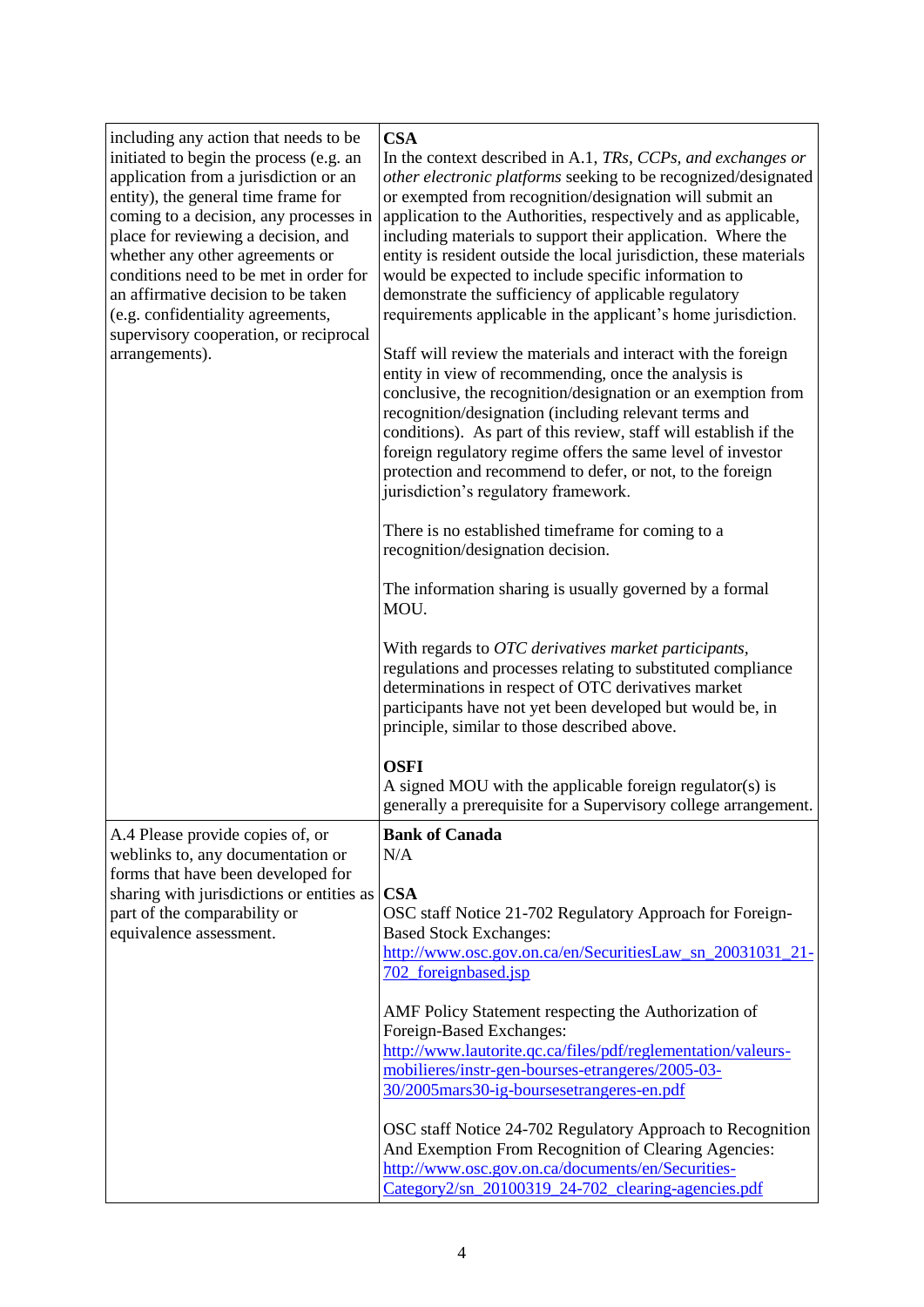|                                                                                                                                                                                                                                                  | <b>OSFI</b><br>N/A                                                                                                                                                                                                                                                                                                                                                  |
|--------------------------------------------------------------------------------------------------------------------------------------------------------------------------------------------------------------------------------------------------|---------------------------------------------------------------------------------------------------------------------------------------------------------------------------------------------------------------------------------------------------------------------------------------------------------------------------------------------------------------------|
| A.5 Please provide a list of<br>jurisdictions that you have already<br>determined to be comparable or<br>equivalent, if any (and for what<br>regulatory purposes), and please note<br>any jurisdictions for which a<br>determination is pending. | <b>Bank of Canada</b><br>N/A<br><b>CSA</b><br>The OSC has determined that the U.K. is comparable or<br>equivalent in respect of the supervision of certain clearing<br>agencies and that the U.S. is comparable or equivalent in<br>respect of the supervision of certain clearing agencies and<br>exchanges or electronic trading platforms.<br><b>OSFI</b><br>N/A |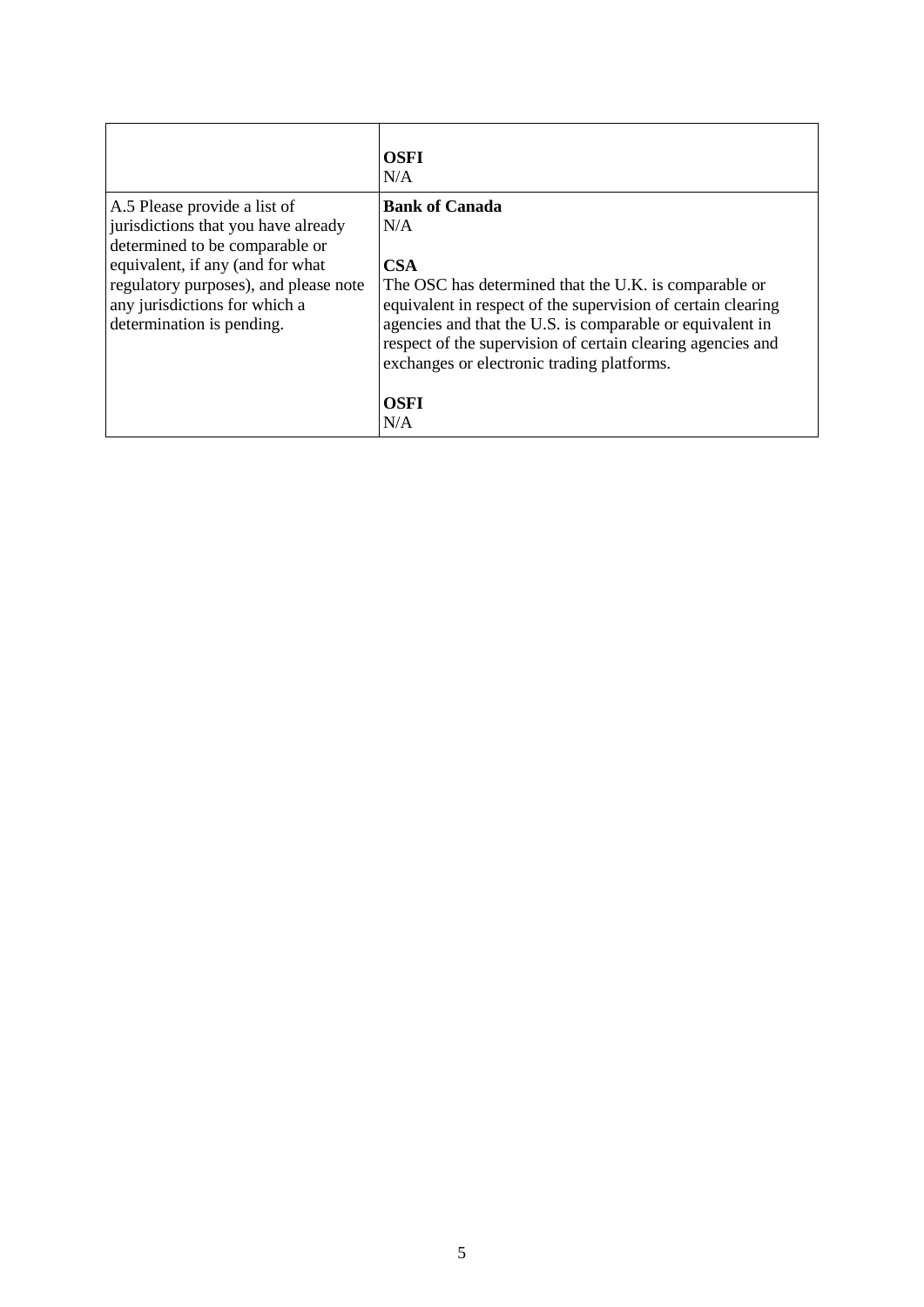**Part B:** With respect to **requirements on market participants** related to: reporting to TRs; clearing transactions through CCPs; capital, margin and/or other risk mitigation requirements; and executing transactions on exchanges or electronic platforms:

| B.1 What legal capacity, if any, do authorities in<br>your jurisdiction have to defer to another<br>jurisdiction's regulatory framework and/or<br>authorities? Which authorities can exercise this<br>capacity? Please also indicate if/when 'partial' or<br>'conditional' deference decisions can be made. | <b>Bank of Canada</b><br>The Bank does not oversee or set requirements for<br>market participants.<br><b>CSA</b><br>The Authorities' capacity to defer their regulatory<br>responsibility with respect to the requirements on<br>market participants related to reporting to TRs,<br>clearing transactions through CCPs, capital,<br>margin and/or other risk mitigation requirements<br>and executing transactions on exchange or<br>electronic platforms to another jurisdiction lies in<br>their rule-making powers to subject market               |
|-------------------------------------------------------------------------------------------------------------------------------------------------------------------------------------------------------------------------------------------------------------------------------------------------------------|--------------------------------------------------------------------------------------------------------------------------------------------------------------------------------------------------------------------------------------------------------------------------------------------------------------------------------------------------------------------------------------------------------------------------------------------------------------------------------------------------------------------------------------------------------|
|                                                                                                                                                                                                                                                                                                             | participants to or exempt market participants from<br>certain regulatory requirements. The Authorities<br>have the power to grant market participants full,<br>partial or conditional exemptions in deference to a<br>foreign jurisdiction's regulatory framework and/or<br>authority.                                                                                                                                                                                                                                                                 |
|                                                                                                                                                                                                                                                                                                             | Moreover, pursuant to the derivative trade<br>reporting rule requirements effective in Manitoba,<br>Ontario and Québec, reporting counterparties may<br>benefit from substituted compliance provided that<br>certain conditions are met, under express<br>provisions of the Authorities' respective rules.                                                                                                                                                                                                                                             |
|                                                                                                                                                                                                                                                                                                             | <b>OSFI</b><br>OSFI sets requirements for the market participants<br>it supervises through guidelines, such as its<br>Capital Adequacy Requirements (CAR)<br>guidelines:                                                                                                                                                                                                                                                                                                                                                                               |
|                                                                                                                                                                                                                                                                                                             | <b>Capital incentives for Central Clearing</b><br>On January 1, 2013, OSFI implemented capital<br>incentives for federally regulated banks to<br>centrally clear derivatives contracts and<br>appropriately capitalize bi-lateral transactions with<br>the adoption of Basel III minimum capital<br>requirements in CAR. Banks receive favourable<br>capital treatment for exposures to qualifying CCPs<br>(both domestic and foreign). See section 4.1.9 of<br>CAR: http://www.osfi-bsif.gc.ca/Eng/fi-if/rg-<br>ro/gdn-ort/gl-ld/Pages/CAR_chpt4.aspx |
|                                                                                                                                                                                                                                                                                                             | A qualifying central counterparty (QCCP) is an<br>entity that is licensed to operate as a CCP<br>(including a license granted by way of confirming<br>an exemption), and is permitted by the appropriate<br>regulator/overseer to operate as such with respect<br>to the products offered. This is subject to the                                                                                                                                                                                                                                      |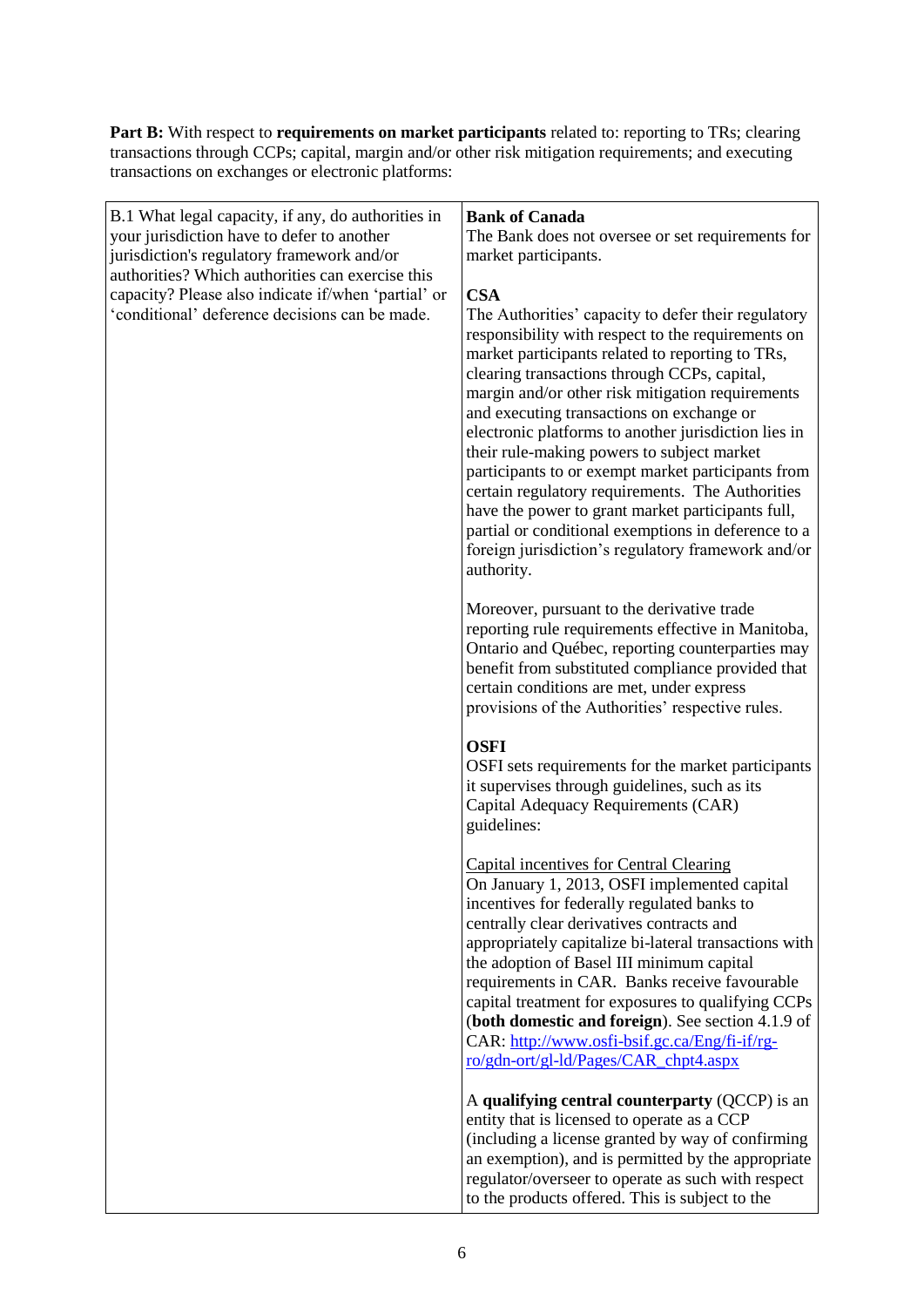|                                                                                                                                                                                                                                                                                                                                                                                                  | provision that the CCP is based and prudentially<br>supervised in a jurisdiction where the relevant<br>regulator/overseer has established, and publicly<br>indicated that it applies to the CCP on an on-going<br>basis, domestic rules and regulations that are<br>consistent with the PFMI Principles. As such,<br>OSFI relies on the oversight of the CCP by the<br>relevant regulator(s) and its application of the<br>PFMI Principles for qualification as a QCCP for<br>capital purposes.                  |
|--------------------------------------------------------------------------------------------------------------------------------------------------------------------------------------------------------------------------------------------------------------------------------------------------------------------------------------------------------------------------------------------------|------------------------------------------------------------------------------------------------------------------------------------------------------------------------------------------------------------------------------------------------------------------------------------------------------------------------------------------------------------------------------------------------------------------------------------------------------------------------------------------------------------------|
|                                                                                                                                                                                                                                                                                                                                                                                                  | <b>Reporting to TRs</b><br>OSFI expects that a federally-regulated financial<br>institution (FRFI) report derivatives transactions<br>to a TR as required by the laws of the jurisdiction<br>in which it is doing business. OSFI has directed<br>FRFIs to meet the requirements of the provincial<br>securities authority in the province where the<br>FRFI's head office or principal place of business<br>is located, or applicable foreign legislation if no<br>Canadian reporting requirements are in force. |
| B.2 Please provide a brief description of the<br>standards that need to be met in coming to a                                                                                                                                                                                                                                                                                                    | <b>Bank of Canada</b><br>N/A                                                                                                                                                                                                                                                                                                                                                                                                                                                                                     |
| decision as to whether to exercise any such<br>deference, and the criteria/inputs used in assessing<br>whether these standards have been met (e.g.<br>whether "similar outcomes" is the standard used;<br>whether an analysis of enforcement regimes or<br>authority is included as part of the assessment;<br>whether reference is made to implementation of<br>international standards; etc.). | <b>CSA</b><br>In the context described in B.1, the Authorities use<br>an "outcomes-based" standard when conducting a<br>substituted compliance analysis, that is, a high-<br>level overview of the foreign authority's<br>comparable regime but not a detailed assessment<br>of its enforcement mechanisms.                                                                                                                                                                                                      |
|                                                                                                                                                                                                                                                                                                                                                                                                  | Substituted compliance analysis inputs may<br>include and are not limited to:<br>Provision-by-provision comparison of<br>relevant rules/regulations and<br>international standards.<br>An overview of regulatory outcomes.<br>The Authorities communicate with the<br>relevant foreign authority throughout the<br>process.                                                                                                                                                                                      |
|                                                                                                                                                                                                                                                                                                                                                                                                  | <b>OSFI</b><br>In order for banks to receive favourable capital<br>treatment, a QCCP must be based and prudentially<br>supervised in a jurisdiction where the relevant<br>regulator/overseer has established, and publicly<br>indicated that it applies to the CCP on an on-going<br>basis, domestic rules and regulations that are<br>consistent with the CPSS-IOSCO PFMIs.                                                                                                                                     |
|                                                                                                                                                                                                                                                                                                                                                                                                  | OSFI still reserves the right to require banks to<br>hold additional capital against their exposures to<br>such CCPs via Pillar 2. This might be appropriate                                                                                                                                                                                                                                                                                                                                                     |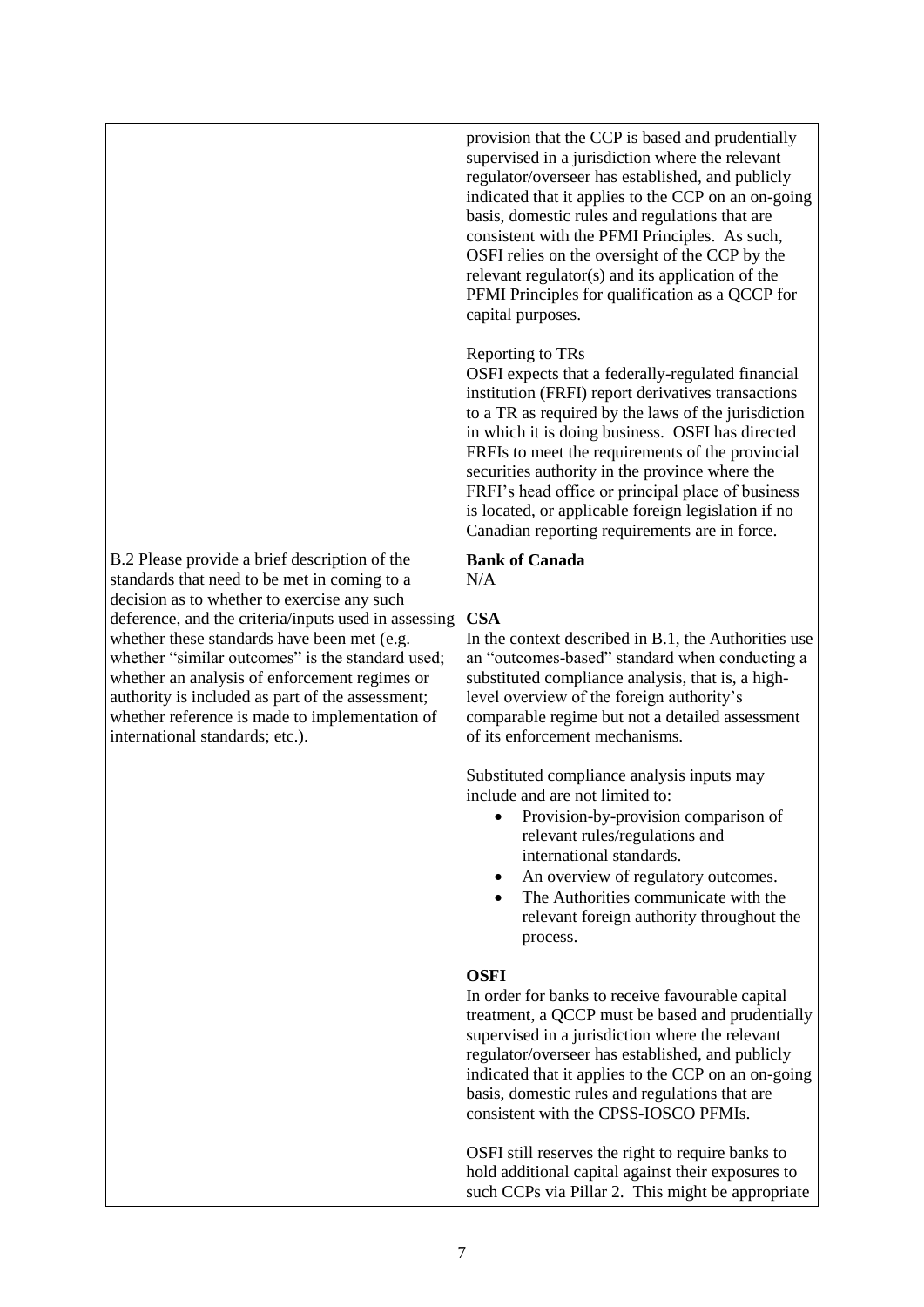|                                                                                                                                                                                                                                                                                                                                                                                                                                                                                      | where, for example, an external assessment such<br>as a Financial Sector Assessment Program (FSAP)<br>has found material shortcomings in the CCP or the<br>regulation of CCPs, and the CCP and/or the CCP<br>regulator have not since publicly addressed the<br>issues identified.                                                                                                                                                                                                                                                          |
|--------------------------------------------------------------------------------------------------------------------------------------------------------------------------------------------------------------------------------------------------------------------------------------------------------------------------------------------------------------------------------------------------------------------------------------------------------------------------------------|---------------------------------------------------------------------------------------------------------------------------------------------------------------------------------------------------------------------------------------------------------------------------------------------------------------------------------------------------------------------------------------------------------------------------------------------------------------------------------------------------------------------------------------------|
|                                                                                                                                                                                                                                                                                                                                                                                                                                                                                      | Where the CCP is in a jurisdiction that does not<br>have a CCP regulator applying the Principles to<br>the CCP, then OSFI may make the determination<br>of whether the CCP meets this definition.                                                                                                                                                                                                                                                                                                                                           |
| B.3 Please provide a brief description of the<br>process by which a decision to defer to another                                                                                                                                                                                                                                                                                                                                                                                     | <b>Bank of Canada</b><br>N/A                                                                                                                                                                                                                                                                                                                                                                                                                                                                                                                |
| jurisdiction is taken, including any action that<br>needs to be initiated to begin the process (e.g. an<br>application from a jurisdiction or an entity), the<br>general time frame for coming to a decision, any<br>processes in place for reviewing a decision, and<br>whether any other agreements or conditions need<br>to be met in order for an affirmative decision to be<br>taken (e.g. confidentiality agreements, supervisory<br>cooperation, or reciprocal arrangements). | <b>CSA</b><br>The process, in the context described in B.1, may<br>be initiated either through the Authorities' own<br>views of relevant foreign jurisdictions for<br>domestic market participants, communications<br>from particular foreign market participants or<br>market infrastructure, or communications from<br>authorities from particular foreign jurisdictions.                                                                                                                                                                 |
|                                                                                                                                                                                                                                                                                                                                                                                                                                                                                      | In addition, the Authorities will seek the input of<br>other members of the CSA Derivatives Committee<br>on its substituted compliance recommendation.                                                                                                                                                                                                                                                                                                                                                                                      |
|                                                                                                                                                                                                                                                                                                                                                                                                                                                                                      | There is no established timeframe for coming to a<br>substituted compliance decision.                                                                                                                                                                                                                                                                                                                                                                                                                                                       |
|                                                                                                                                                                                                                                                                                                                                                                                                                                                                                      | It is, in general, not a necessary requirement for<br>other agreements to be entered into with or<br>conditions to be met by the authority in the<br>relevant foreign jurisdiction in order for<br>substituted compliance to be granted.                                                                                                                                                                                                                                                                                                    |
|                                                                                                                                                                                                                                                                                                                                                                                                                                                                                      | <b>OSFI</b><br>OSFI expects that all central clearing by FRFIs be<br>done using a QCCP, including global QCCPs,<br>recognized by Canadian authorities.                                                                                                                                                                                                                                                                                                                                                                                      |
|                                                                                                                                                                                                                                                                                                                                                                                                                                                                                      | Once a CCP begins offering clearing services in<br>Canada, FRFIs using its services would need to<br>make an assessment as to whether it qualifies as a<br>QCCP. It should be noted that OSFI has not done<br>a focused review of the rules and regulations<br>applicable to the CCPs authorized to operate in<br>Canada. In the absence of a negative indicator,<br>we have relied on the banks' assessments of the<br>CCP and have assumed that CCPs overseen by<br>Canadian authorities have met the conditions to<br>qualify as a QCCP. |
| B.4 Please provide copies of, or weblinks to, any<br>documentation or forms that have been developed                                                                                                                                                                                                                                                                                                                                                                                 | <b>Bank of Canada / CSA / OSFI</b><br>N/A                                                                                                                                                                                                                                                                                                                                                                                                                                                                                                   |